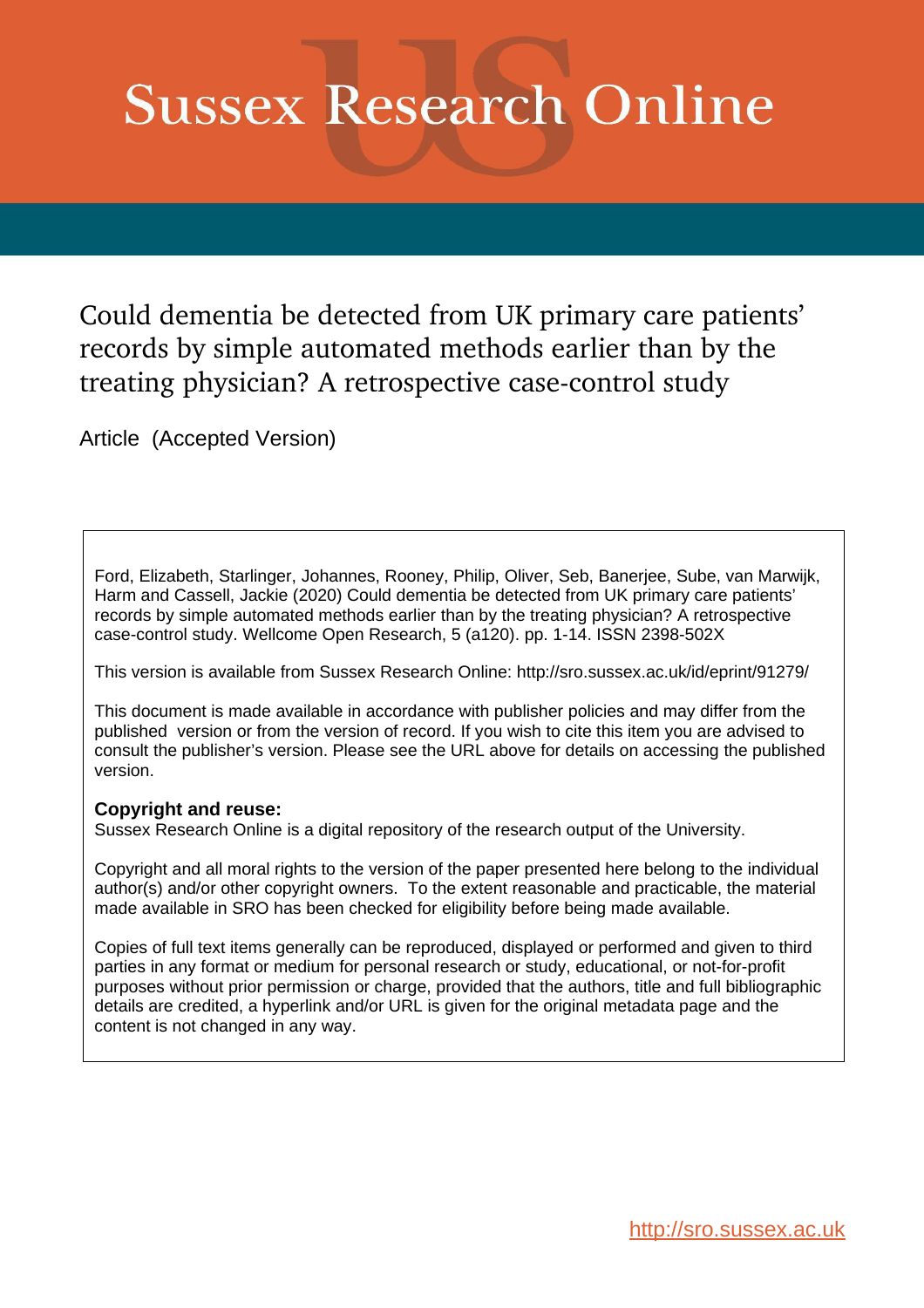#### RESEARCH ARTICLE



## **[Could dementia be detected from UK primary care patients'](https://wellcomeopenresearch.org/articles/5-120/v1) [records by simple automated methods earlier than by the](https://wellcomeopenresearch.org/articles/5-120/v1) [treating physician? A retrospective case-control study](https://wellcomeopenresearch.org/articles/5-120/v1) [version 1; peer review: awaiting peer review]**

Elizabeth Ford  $\mathbb{D}^1$ , Johannes Starlinger<sup>2</sup>, Philip Rooney<sup>3</sup>, Seb Oliver<sup>3</sup>,

Sube Banerjee<sup>4</sup>, Harm van Marwijk <sup>in 1</sup>, Jackie Cassell<sup>1</sup>

<sup>1</sup>Department of Primary Care and Public Health, Brighton and Sussex Medical School, Watson Building, Village Way, Falmer, Brighton, BN1 9PH, UK

<sup>2</sup>Department of Computer Science, Humboldt University of Berlin, Rudower Chaussee 25, Berlin, 12489, Germany

 ${}^{3}$ Department of Physics and Astronomy, University of Sussex, Brighton, BN1 9RQ, UK

<sup>4</sup>Faculty of Health, University of Plymouth, Drake Circus, Plymouth, Devon, PL4 8AA, UK

| First published: 08 Jun 2020, 5:120<br>https://doi.org/10.12688/wellcomeopenres.15903.1                                                    | <b>Open Peer Review</b>                                                                         |  |  |
|--------------------------------------------------------------------------------------------------------------------------------------------|-------------------------------------------------------------------------------------------------|--|--|
| Latest published: 08 Jun 2020, 5:120<br>https://doi.org/10.12688/wellcomeopenres.15903.1                                                   | Reviewer Status AWAITING PEER REVIEW                                                            |  |  |
| <b>Abstract</b><br>the contract of the contract of the contract of the contract of the contract of the contract of the contract of<br>____ | Any reports and responses or comments on the<br>article can be found at the end of the article. |  |  |

**Background:** Timely diagnosis of dementia is a policy priority in the United Kingdom (UK). Primary care physicians receive incentives to diagnose dementia; however, 33% of patients are still not receiving a diagnosis. We explored automating early detection of dementia using data from patients' electronic health records (EHRs). We investigated: a) how early a machine-learning model could accurately identify dementia before the physician; b) if models could be tuned for dementia subtype; and c) what the best clinical features were for achieving detection.

**Methods:** Using EHRs from Clinical Practice Research Datalink in a case-control design, we selected patients aged >65y with a diagnosis of dementia recorded 2000-2012 (cases) and matched them 1:1 to controls; we also identified subsets of Alzheimer's and vascular dementia patients. Using 77 coded concepts recorded in the 5 years before diagnosis, we trained random forest classifiers, and evaluated models using Area Under the Receiver Operating Characteristic Curve (AUC). We examined models by year prior to diagnosis, subtype, and the most important features contributing to classification.

**Results:** 95,202 patients (median age 83y; 64.8% female) were included (50% dementia cases). Classification of dementia cases and controls was poor 2-5 years prior to physician-recorded diagnosis (AUC range 0.55-0.65) but good in the year before (AUC: 0.84). Features indicating increasing cognitive and physical frailty dominated models 2-5 years before diagnosis; in the final year, initiation of the dementia diagnostic pathway (symptoms, screening and referral) explained the sudden increase in accuracy. No substantial differences were seen between all-cause dementia and subtypes.

**Conclusions:** Automated detection of dementia earlier than the treating

physician may be problematic, if using only primary care data. Future work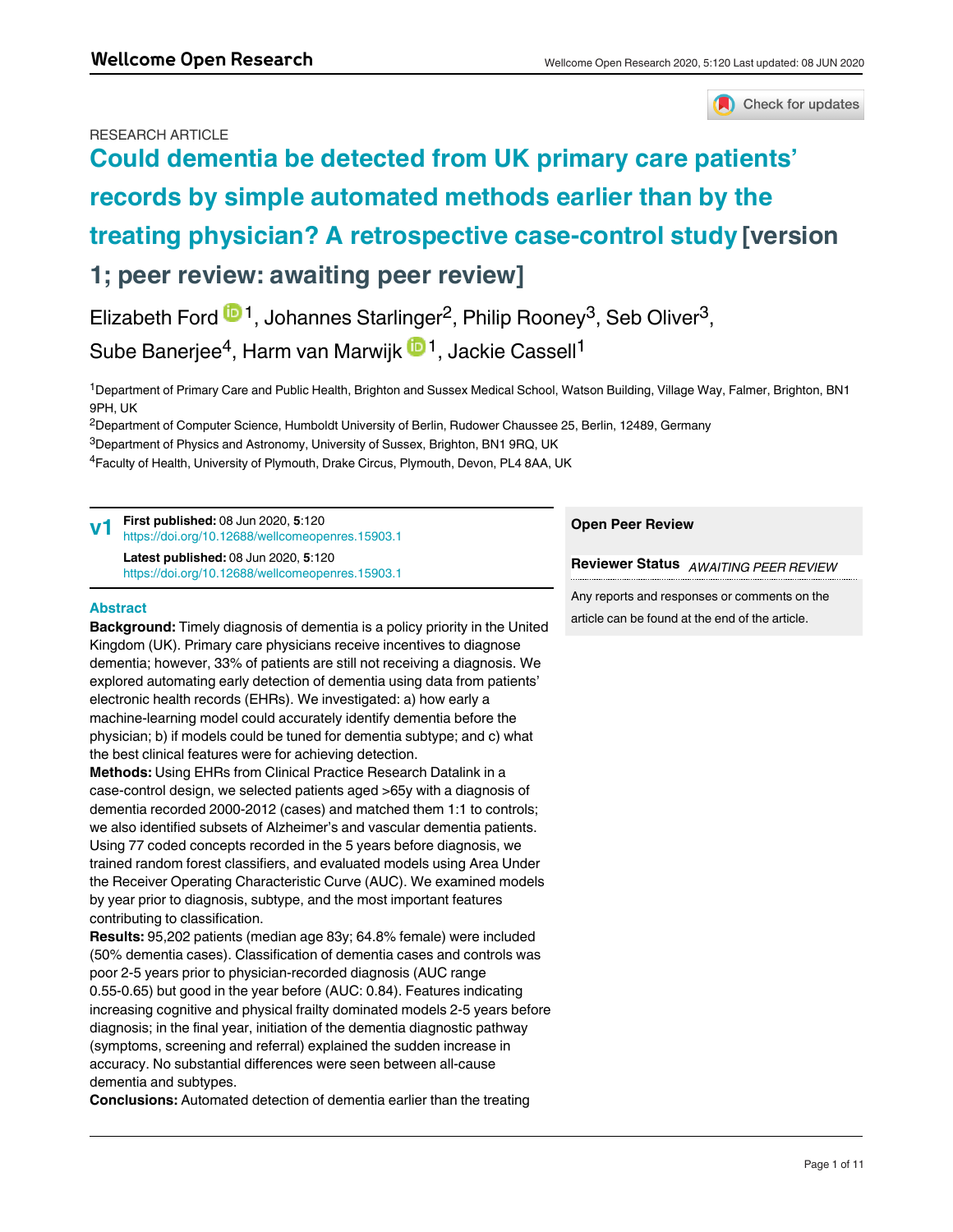physician may be problematic, if using only primary care data. Future work should investigate more complex modelling, benefits of linking multiple sources of healthcare data and monitoring devices, or contextualising the algorithm to those cases that the GP would need to investigate.

#### **Keywords**

Dementia, diagnosis, primary care, electronic patient records, early detection, machine learning.

#### **Corresponding author:** Elizabeth Ford (e.m.ford@bsms.ac.uk)

**Author roles: Ford E**: Conceptualization, Data Curation, Funding Acquisition, Project Administration, Writing – Original Draft Preparation, Writing – Review & Editing; **Starlinger J**: Conceptualization, Formal Analysis, Methodology, Writing – Review & Editing; **Rooney P**: Data Curation, Methodology, Software, Writing – Review & Editing; **Oliver S**: Funding Acquisition, Supervision, Writing – Review & Editing; **Banerjee S**: Funding Acquisition, Supervision, Writing – Review & Editing; **van Marwijk H**: Writing – Review & Editing; **Cassell J**: Funding Acquisition, Supervision, Writing – Review & Editing

**Competing interests:** No competing interests were disclosed.

**Grant information:** This work was supported by the Wellcome Trust [202133; to EF], by the German Research Foundation (Deutsche Forschungsgemeinschaft) [STA1471/1-1; to JS], and a Santander Universities Travel Grant through the University of Brighton [to EF]. *The funders had no role in study design, data collection and analysis, decision to publish, or preparation of the manuscript.*

**Copyright:** © 2020 Ford E *et al*. This is an open access article distributed under the terms of the [Creative Commons Attribution License](http://creativecommons.org/licenses/by/4.0/), which permits unrestricted use, distribution, and reproduction in any medium, provided the original work is properly cited.

**How to cite this article:** Ford E, Starlinger J, Rooney P *et al.* **Could dementia be detected from UK primary care patients' records by simple automated methods earlier than by the treating physician? A retrospective case-control study [version 1; peer review: awaiting peer review]** Wellcome Open Research 2020, **5**:120 <https://doi.org/10.12688/wellcomeopenres.15903.1>

**First published:** 08 Jun 2020, **5**:120 <https://doi.org/10.12688/wellcomeopenres.15903.1>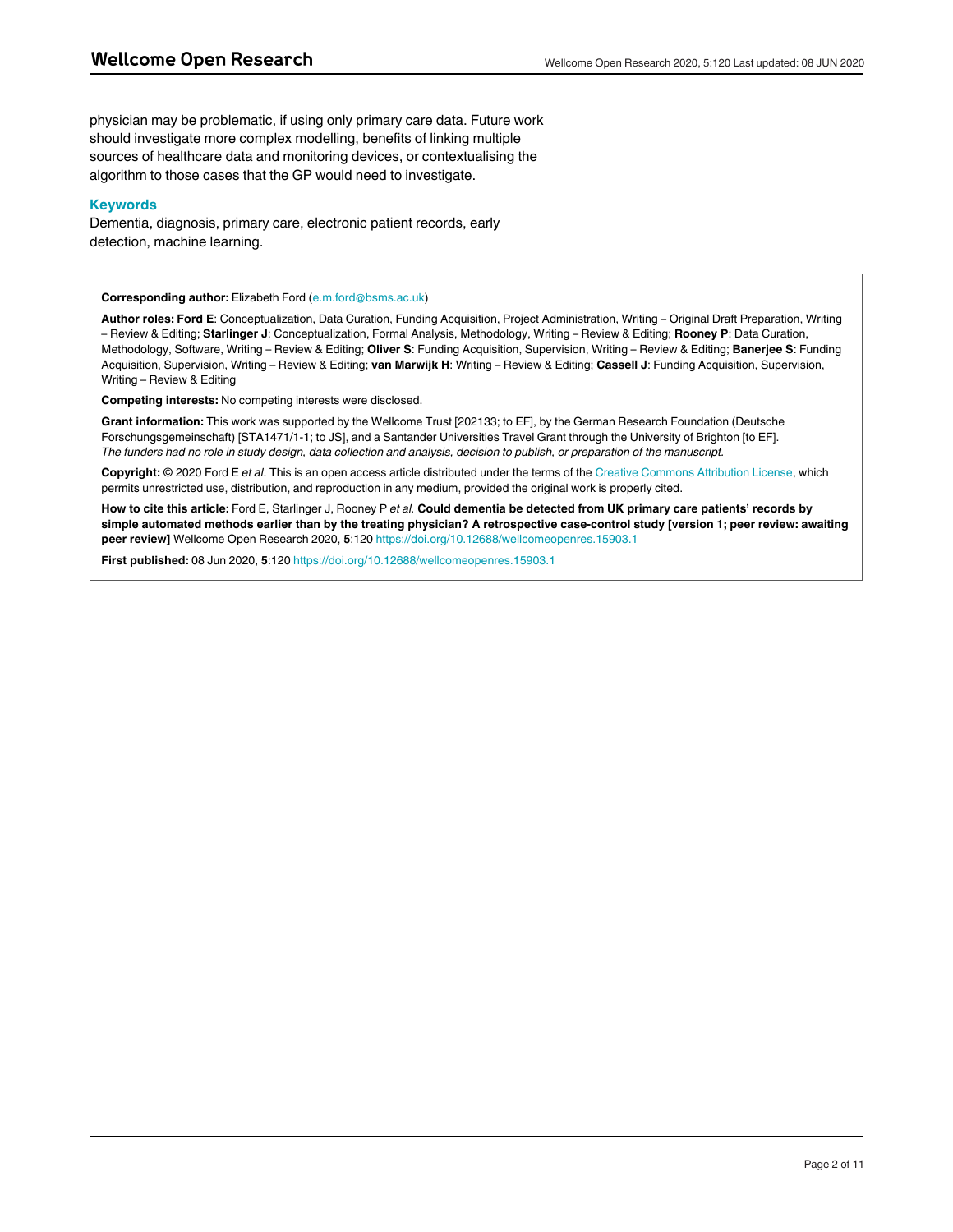#### **Introduction**

Dementia is a global public health challenge and is one of the most common and serious disorders in the elderly population. The condition is characterized by progressive but often slow decline in memory, reasoning, communication and the ability to carry out daily activities. These symptoms can be caused by a number of illnesses that lead to structural and chemical changes in the brain, and death of brain tissue<sup>[1](#page-10-0)</sup>. Currently there are no treatments which are curative for dementia; however, a timely diagnosis of dementia can still be valuable particularly for younger patients and their families, as they can be offered a range of supportive or therapeutic interventions, inform themselves about the condition, and plan for their future financial and care needs, which may help them maximize their quality of life<sup>2</sup>. For example, there is weak evidence that an early diagnosis followed by treatment with cholinesterase inhibitors may delay admission to institutionalised care<sup>3</sup>, although current available treatments do not impact long-term prognosis.

The United Kingdom (UK) Government published a National Dementia Strategy in 2009 in which earlier diagnosis was one of the key aims<sup>4</sup>. This was followed by the Prime Minister's Challenge on dementia<sup>5</sup> and the general practice focussed demen-tia identification scheme<sup>[6](#page-11-0)</sup>. These initiatives have brought the estimated rate of diagnosis up from  $50\%$  to around  $67\%$  $67\%$  $67\%$ <sup>7</sup>. Still, at the current time, one third of patients with dementia will not receive a recorded diagnosis for their condition in the UK's National Health Service (NHS)<sup>[7](#page-11-0)</sup>, and many patients still receive their diagnosis late in the disease course when many opportunities for improving quality of life may have passed.

In the UK NHS, 98% of the population is registered with general practitioner (GP) clinics, which provide the majority of community-based generalist healthcare<sup>8</sup>. The early recognition of dementia, initiation of the diagnosis pathway, and follow-up medical care for people with dementia in the UK occurs in general practice, and GPs receive financial incentives for maintaining dementia registers and providing care.

All the information about a patient's interactions with the general practice clinic, and with some other services within the NHS, is noted in an electronic record; each piece of clinical information entered also has a time stamp. This means that the patient's record is a longitudinal account of their healthcare history. These longtitudinal healthcare accounts may differ systematically between patients who are developing dementia and those who are not, in the few years before dementia is identified. This has been found in studies which have manually examined patient notes. These studies found that cognitive symptoms, contact with social care professionals, unpredictable consulting patterns, increased attendance, levels of carer involvement, and changes to gait were higher in patients in the few years preceding the dementia diagnosis, compared to patients who were not developing dementia[9,10.](#page-11-0)

In the UK, the government curates large datasets of NHS patient records. One such dataset of GP patient records is the Clinical Practice Research Datalink (CPRD), which GPs can opt to

contribute to, and which holds data on over seven million current patients<sup>[11,12](#page-11-0)</sup>. These databases form huge resources for health research, especially as the data contained in them goes beyond a list of clinical diagnoses, and includes social, administrative and lifestyle information, as well as tests performed and referrals made. With the time stamps in the data, the development of diseases, their determinants, and their outcomes can be tracked over time.

These records are used by medical researchers for studies on the distribution of disease in the population<sup>13–15</sup>, risk factors for disease<sup>16–19</sup>, and for examining drug safety in a community population<sup>20,21</sup>. Databases like CPRD could provide a valuable resource for understanding the onset and early presentation of disorders like dementia, and may provide a rich data source for creating early detection algorithms that can subsequently be developed into tools for automated decision or diagnostic support in primary care, which could help GPs to discuss, detect and label dementia in a more timely way, over and above current detection rates, if clinically indicated.

While recent reviews of dementia risk prediction models show a large body of research on methods to predict likelihood of dementia at a future point $22,23$ , we found few studies that aimed to model automated methods to detect current, early dementia, especially in primary care or using only primary care data<sup>24,25</sup>. So far, there has been little investigation of how accurate an early detection model using only primary care data could be to pick up dementia, or how much earlier than current diagnosis by GPs a tool could discriminate well between patients who go on to be diagnosed and those who do not. The aim of this study was to explore different facets of the hypothesis that GP patient record data could be used to create an early detection tool for dementia. We aimed to ascertain whether patients with dementia could be discriminated from matched control patients, prior to recorded diagnosis, using only their recorded primary care data, and if so:

- 1) How early this discrimination could be achieved;
- 2) Whether better discrimination could be achieved for dementia subtypes (Alzheimer's and vascular dementia) based on different presentations, risk factors or symptoms patterns;
- 3) What the most important features would be for achieving good discrimination at each of a number of time points prior to diagnosis and for each subtype.

#### **Methods**

#### Ethical statement

This study was approved by the Independent Scientific Advisory Committee at the Medicines and Healthcare Products Regulatory Authority, UK [15\_111\_R]. Pseudonymised data is collected by CPRD for future research purposes with an opt-in mechanism (consent) at the GP level, and an opt-out mechanism at the patient level; thus, patients can state their dissent for their data to be used for secondary purposes. Individual consent from patients is not required for this de-identified data re-use, the lawful basis for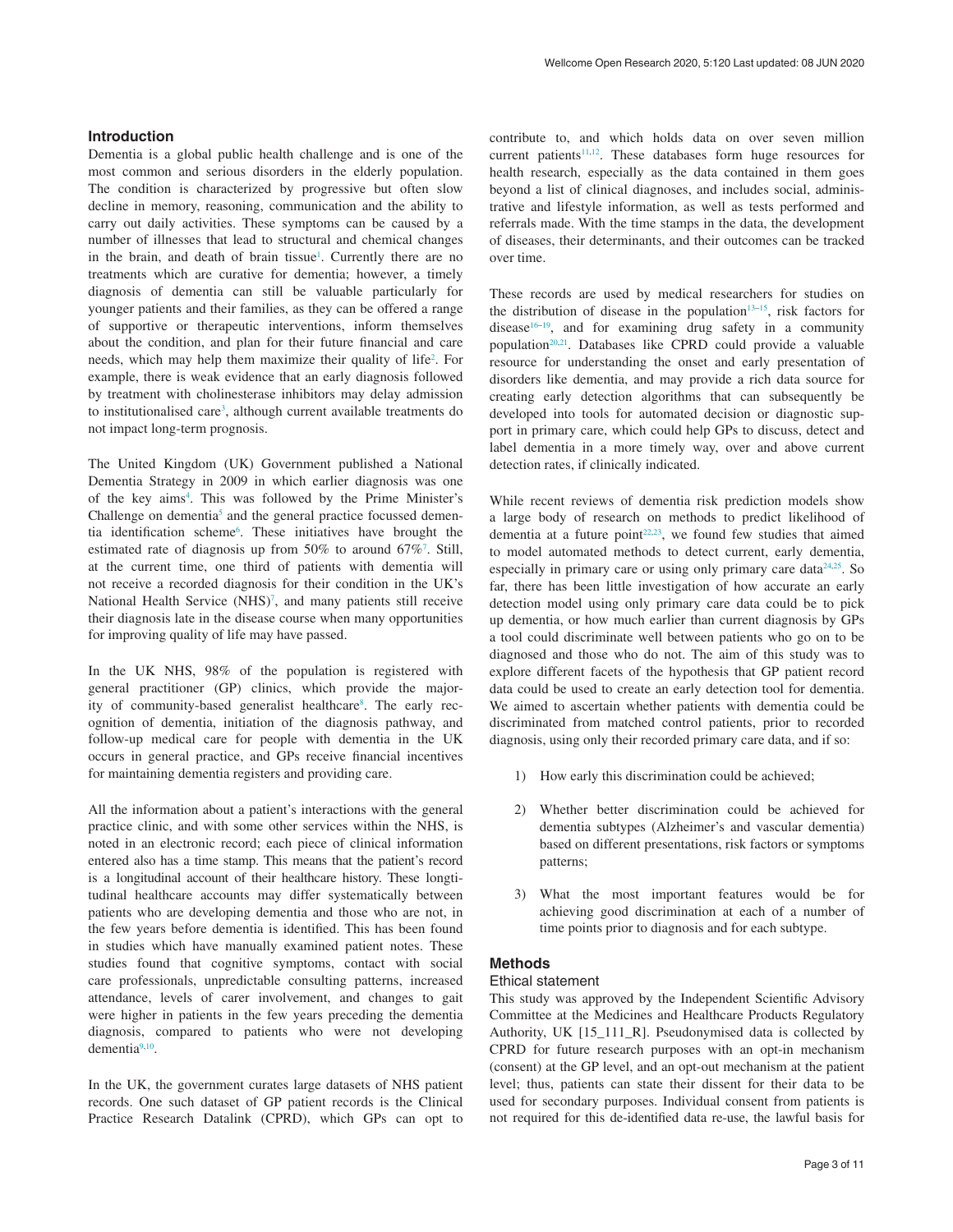this data processing under the General Data Protection Regulation 2018 is legal obligation (direction from the Secretary of State for Health to extract data to carry out additional functions concerning: information functions, the information functions of any health or social care body and systems delivery functions) and a task in the public interest (management of health and social care systems).

#### Data source

This study used data from the UK CPRD. CPRD was established in 1987, and now contains anonymized healthcare records from more than 19 million current and historic patients and represents 13% of the UK population at any one time<sup>12</sup>. Patients are broadly representative of the UK general population in terms of age, sex and ethnicity. CPRD includes longitudinal observational data from GP electronic health record systems in primary care practices, including medical diagnoses (using Read codes), referrals to specialists and to secondary care, testing and interventional procedures conducted in primary care, lifestyle information (e.g. smoking, exercise) and drugs prescribed in primary care<sup>[11](#page-11-0)</sup>. Data are captured using a structured hierarchical vocabulary called Read codes; these were developed by a UK GP, Dr James Read, in the 1980s to facilitate standardized assessment and semantic disambiguation of patient conditions when using computers. They map to other nomenclatures such as International Classification of Diseases (ICD), SNOMED-CT, and International Classification of Primary Care (ICPC) codes. Each Read code represents a term or short phrase describing a health-related concept. There are over 200,000 different codes, which are sorted into categories (diagnoses, processes of care and medication) and subchapters<sup>26</sup>. Each clinical entity is represented by an alphanumeric code and a Read term, which is the plain language description.

#### Study population

We constructed a case-control dataset. For this project, CPRD extracted the full records of patients with dementia (cases), identified on the basis of a code list for dementia diagnostic codes (general dementia, vascular and Alzheimer's dementia codes) developed using code lists from Russell *et al.*[27](#page-11-0), and Rait *et al.*[28](#page-11-0), and used in Ford *et al.*<sup>24</sup>, (Appendix 1, see *Extended data*<sup>[29](#page-11-0)</sup>). Patients had to be 65 years or older, and had to have records available in CPRD for at least three years prior to the first diagnosis code for dementia, which was recorded between 2000 and 2012. All dementia patients meeting these criteria were extracted from the CPRD Gold database. Control patients were randomly sampled from patients who matched cases on year of birth, sex, and general practice, but had no dementia codes from the list anywhere in their record, and were also required to have at least three years of record prior to the matched "index date". This resulted in not more than one match for each case; not all cases received a match. The entire available patient record was extracted for each patient. This resulted in 47,858 cases and 47,663 controls.

#### Data management

The data were screened and processed using the following steps: firstly we removed cases who had no matched control  $(N = 195)$ , then we removed the few controls who had a dementia code

 $(N=7)$  and their matched case  $(N=7)$ . Following slight adjustment of our dementia code list to eliminate a code indicating only delirium (not dementia), we then removed cases who had no diagnostic dementia code (N=55) and their matched control  $(N = 55)$ . This resulted in 47,601 cases and 47,601 controls. Only data from within the period five years before the index date were used. All data more than 5 years before, or at any time after, the index date were discarded. This was to standardise the sample, as fewer patients had data in each year over 5 years.

#### Sub-populations

For aim (2), tuning by dementia subtype, we specified three groups of patients:

1) All cause dementia; defined as all dementia cases, regardless of specificity of diagnosis ( $N = 47,601$ ).

2) Alzheimer's disease sub-group ( $N = 13,452$ ); this was defined as cases with a code for Alzheimer's disease; but no further codes for vascular dementia or any other specific dementia (e.g. Lewy Body), and no mixed Alzheimer's and vascular. Cases were retained in the Alzheimer group if they had other unspecified codes for dementia e.g. "Senile Dementia Unspecified". Each patient's matched control was kept with them for analyses.

3) Vascular dementia sub-group ( $N = 10,870$ ); this was defined as cases with a code for vascular dementia, but no evidence for Alzheimer's disease, or mixed type. Cases were retained in the vascular group if they had other unspecified codes for dementia. Each patient's matched control was kept with them for analyses.

There was no overlap between patients in the Alzheimer's disease and Vascular dementia subgroups.

#### Feature selection

Because of the volume of different Read codes, and the fact that there are usually many Read codes representing the same clinical concept, we defined a wide list of clinical concepts or features *a priori*. We used two methods for selecting likely features. These were: 1) a systematic review and meta-analysis of existing literature from primary care records research on dementia[30;](#page-11-0) and 2) a consultation of 21 GPs working as clinical tutors at the same institution as the authors, approached at two tutor meetings, with the following written question to provide clinical grounding: "*Please could you list anything you can think of which may frequently be entered in the patient record up to 3 years before a dementia diagnosis (it does not have to be causal, just occur earlier in time than the diagnosis)."* Responses were then handwritten as open free text answers on a sheet of paper and answers from all respondents were collated into a spreadsheet. The most common responses were: fall (suggested by six GPs); depression/low mood (eight GPs); anxiety (four GPs); cerebrovascular accident/transient ischaemic attack (six GPs); high blood pressure (five GPs); forgetful (five GPs); problem with memory (seven GPs); did not attend code (six GPs) (for full data on responses see Appendix 3, *Extended data*<sup>[29](#page-11-0)</sup>).

GP responses were mapped against clinical concepts found to be associated with dementia in the meta-analysis to create a final list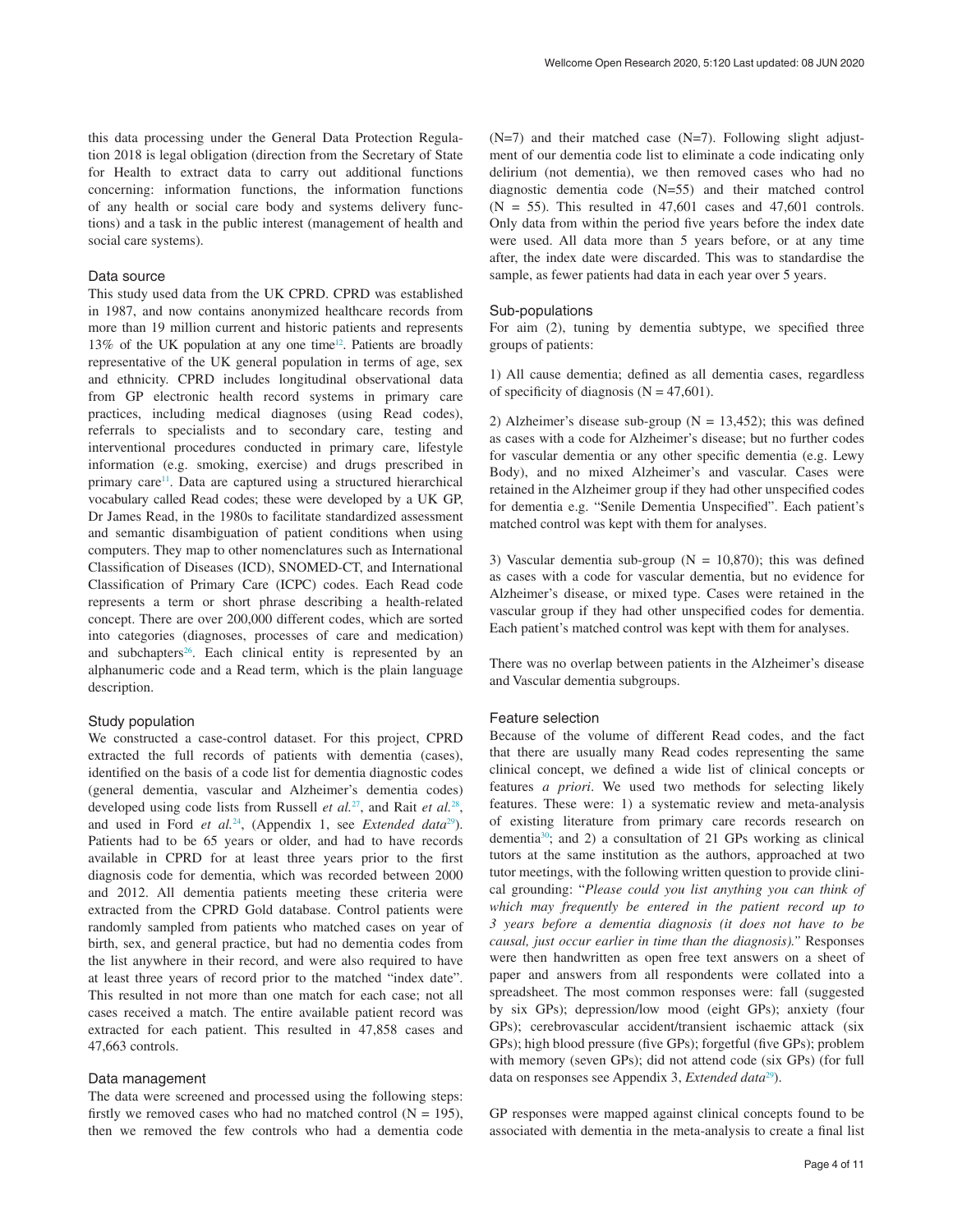of features for the model. Features were operationalised by lists of Read codes. The features ranged from known or long-term risk factors for dementia (such as diabetes, smoking, or history of stroke), to health events related to general decline in health, mobility or cognition (such as infections, falls, burns and wound dressings), to GP activity around the dementia diagnostic process (such as memory loss codes, cognitive screening tests, blood tests, and referrals). We discarded suggested features such as "repeat consultations on the same thing" which could not be operationalised using a code list. Read code lists were sought for these predictors from an online code list repository $31$  and from emailing authors of reviewed studies. Where code lists for features were not readily available, new lists were drawn up using the CPRD medical dictionary application by author EF and checked by PR. This resulted in a total of 77 code lists. (Appendix 2, see *Extended data*[29](#page-11-0)). Code lists were matched to event-level patient data. The five-year run up period was then split into five year-long sections. Binary features were created for each one-year time period, indicating whether a patient had  $\geq 1$ instances of a code from each code list in that period. The creation of binary rather than count features is thought to reduce the effect of frequency of GP visits in the data $25$ .

#### Analysis

Data were preprocessed and analysed using custom Perl scripts (Perl version 5.30) for data ingest, cleansing and reshaping, and Python scripts (Python version 3.7.4) employing the pandas, matplotlib and scikit-learn libraries for model training and evaluation, and plot generation (see *Code availability*) [32](#page-11-0).

*Choice of algorithm.* We chose a single method to run all analyses on particular subsets of the data by time, and by dementia type (we term these "models"), as our aims were not to assess the effectiveness of different machine learning approaches. Studies suggest random forest algorithms are at least as good as and possibly better than conventional methods such as logistic regression and Cox proportional hazards regression for complex clinical prediction models when binary variables are used<sup> $24,33,34$  $24,33,34$ </sup>. Our previous research suggested they performed similarly to neural networks and support vector machines on this data source<sup>24</sup>. They have the additional advantage that the list of features that contribute to the final classification and their relative weights are readily available as a secondary output of the training procedure, giving an indication as to which elements of the patients' EHRs contribute to the classification result most strongly. We used the Random Forest Classifier in scikitlearn, with the number of "trees" in the "forest" set at 100. The "feature-importances" attribute in scikit-learn produces a set of estimates of importance of each feature in the random forest model whose values are positive and in total, the estimates for all features sum to 1.0. A normalized estimate of the predictive power of each feature is calculated from the fraction of samples a feature contributes to (related to how high up each tree the feature appears), combined with the decrease in impurity from splitting the samples. The higher the value given to each feature, the more important it is to the prediction<sup>[35](#page-11-0)</sup>.

*Assessment of accuracy.* Using a fixed random number seed to ensure the same split of patients for each model, the data were

split at random into 67% for training and 33% for testing. Each model was assessed for its ability to classify dementia cases versus controls using the Area Under the Receiver Operating Characteristic Curve (AUC) where an AUC of 0.5 indicates performance at chance, and an AUC of 1.0 indicates perfect classification of cases and controls<sup>36,37</sup>. A value of  $0.7-0.8$  is considered acceptable, 0.8–0.9 is considered good or very good, and 0.9 and above is excellent [36](#page-11-0).

*Fit of models to aims.* To address aim (1), how early dementia can be detected by using data methods, the earliest point in time when detection of dementia could be achieved, models were run to examine discrimination in each of 5 years before diagnosis based on codes in that year and all previous years. In the Year -5 model, only data from 5 years before diagnosis was included. In the Year  $-4$  model, all data available prior to the end of the  $4<sup>th</sup>$  year before diagnosis was included (year -5 and year -4). In the Year -3 model, data from years -3, -4 and -5 were included, for Year -2, data from years -2, -3, -4, and -5, and for Year -1, data from all years were included. The reasoning underpinning this approach was that we were looking to find the earliest time at which cases and controls could be well discriminated, using data which preceded that time period.

To address aim (2), to evaluate if models could be tuned to dementia subtypes, these same analysis models were run on the whole dataset (all cause dementia) and then on subsets of Alzheimer's patients with their matched controls, and Vascular patients with their matched controls.

To address aim (3), to identify the most important features for achieving good discrimination at each of a number of time points, we generated lists of the features contributing most strongly to discrimination in each of these time periods and for each outcome (all cause dementia, Alzheimer's and Vascular), and examined the estimates of importance generated by the software for each feature.

#### **Results**

#### Study population

95,202 patients were included in the final analyses, these comprised 33,502 men (35.2%) and 61,700 women (64.8%). Patients had a median age of 83 years at index date (range 65–110 years). All patients had at least three years' worth of data, 90,351 patients (97.0%) had at least four years and 87,876 patients (94.4%) at least five years.

For the 13,452 Alzheimer cases, there were 4,409 men (32.8%) and 9,043 women (67.2%); with median age of 82 years, (range 65 -104), these retained their original matched controls with the same characteristics. For the 10,870 vascular dementia cases, there were 4,415 men (40.6%) and 6,455 women (59.4%); the median age was 83 years (range  $65 - 103$ ), and the equivalent in their matched controls.

#### Aim 1: When is the earliest that we can discriminate between cases and controls?

Using the 5 years of analysis and all specified predictive features, we found that discrimination between cases and controls was poor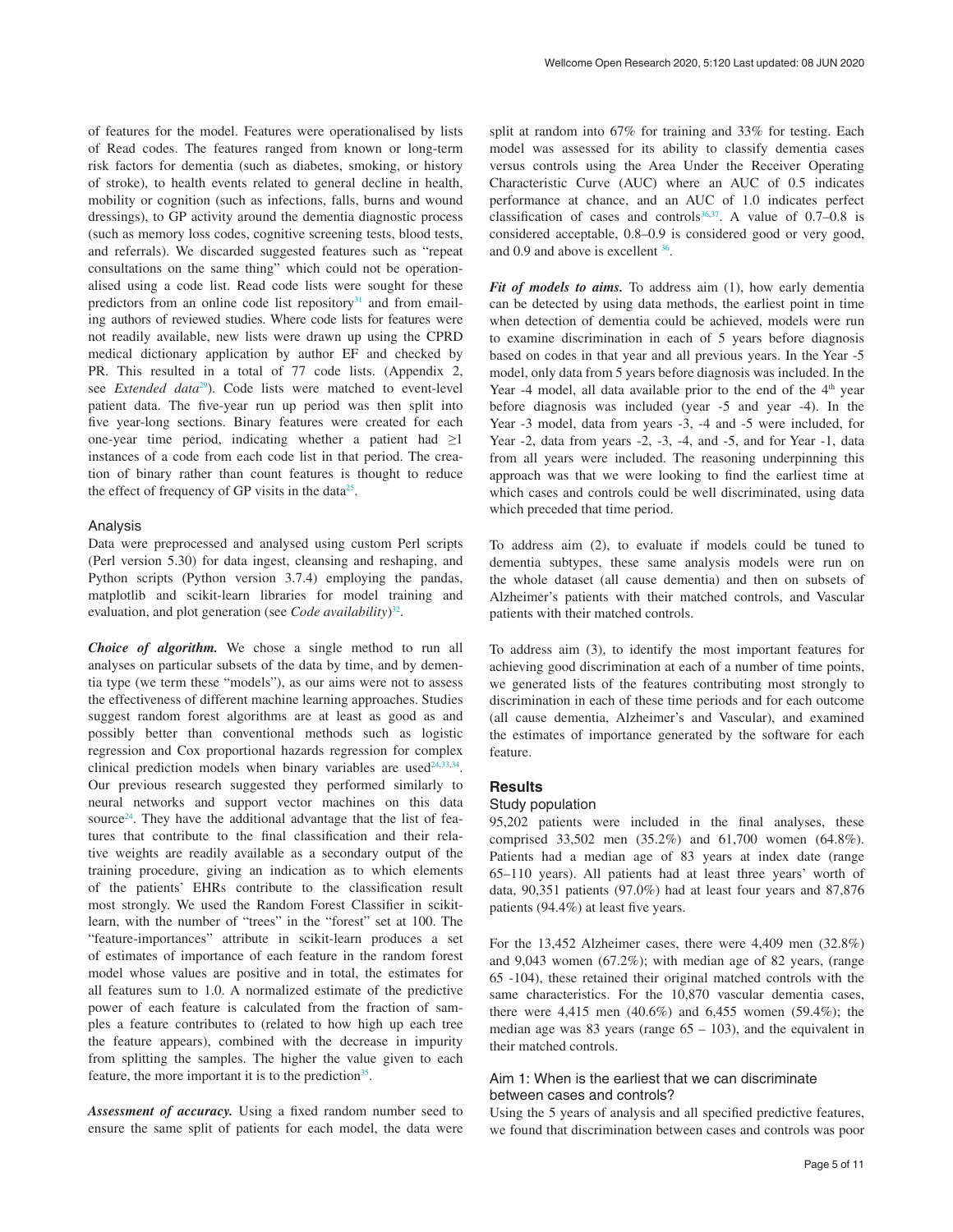(AUC range 0.55–0.65) in the 5 to 2 years prior to diagnosis, but showed slight but continuous improvement over this time. In the final year before diagnosis the model showed good discrimination (AUC: 0.84; Figure 1).

#### Aim 2: Can the model be tuned to achieve better discrimination for subtypes of Alzheimer's disease or Vascular dementia?

Using the same set of features, very similar findings as for Aim 1 were shown for the Alzheimer's and Vascular subsets. In the final year before diagnosis the discrimination of the Alzheimer's model was very good (AUC 0.89), and the Vascular model was also good (AUC 0.85). In years -2 to -5, the classifiers were poor to fair for both subsets (AUC 0.54–0.67) ([Figure 2](#page-7-0)).

#### Aim 3: Examining the most important features for good discrimination

Inspecting the 15 most highly weighted features within each year block revealed that the increase in model performance over time was associated with a gradual shift in the types of codes recorded for patients over the time period examined [\(Table 1\)](#page-7-0). Five years prior to diagnosis long term risk factors and progressive indicators of frailty and ill health predominated. From 4 years before current diagnosis, memory loss codes contributed more and more to the model, and by 2 years before this feature dominated all the other features. Only in the last year preceding diagnosis did action towards diagnostic underpinning become apparent with cognitive screening tests and referrals for further assessment becoming the most predictive features. The features most highly weighted in the models for the subsets of Alzheimer's and Vascular dementia patients showed largely similar results ([Table 2](#page-8-0) and

[Table 3\)](#page-9-0) although stroke and cardiovascular risk factors were more conspicuous among the most highly weighted predictors for Vascular dementia.

#### **Discussion**

We found that models discriminating between dementia cases and controls in the five-year period before diagnosis, using only information from primary care EHRs, were most successful in the final year before diagnosis, producing very good discrimination. This aligns with clinical intuition. Models performed similarly in the sub-groups of Alzheimer's disease and Vascular dementia patients. However, we noted that the type of predictors most highly weighted in the model changed over time prior to diagnosis. At 5 years before diagnosis, known clinical risk factors such as smoking and cardiovascular risk factors were predictive alongside indicators that the patient was experiencing increasing health events such as visiting the hospital. During years 4–2 before diagnosis, evidence of deterioration in general health, increase in frailty, and prodromal dementia symptoms were among the best predictors, which may be an indication of early symptoms of dementia becoming manifest, although memory loss symptoms were the top predictors in all these years. Finally, in the year before diagnosis, there was evidence of activity happening in primary care, which would lead the patient onto the pathway towards a dementia diagnosis, such as screening tests and referral. Good classification only became possible in this final year, when the patient was already being investigated for dementia symptoms. Life-time dementia risk factors, and other clinical events such as accidents or infections, were not sufficient to offer very good discrimination between potential dementia cases and controls on their own. We found no



**Figure 1. Receiver operating characteristic (ROC) curves for random forest classifiers -5 to -1 years before diagnosis for all-cause dementia.** AUC, Area Under the ROC Curve.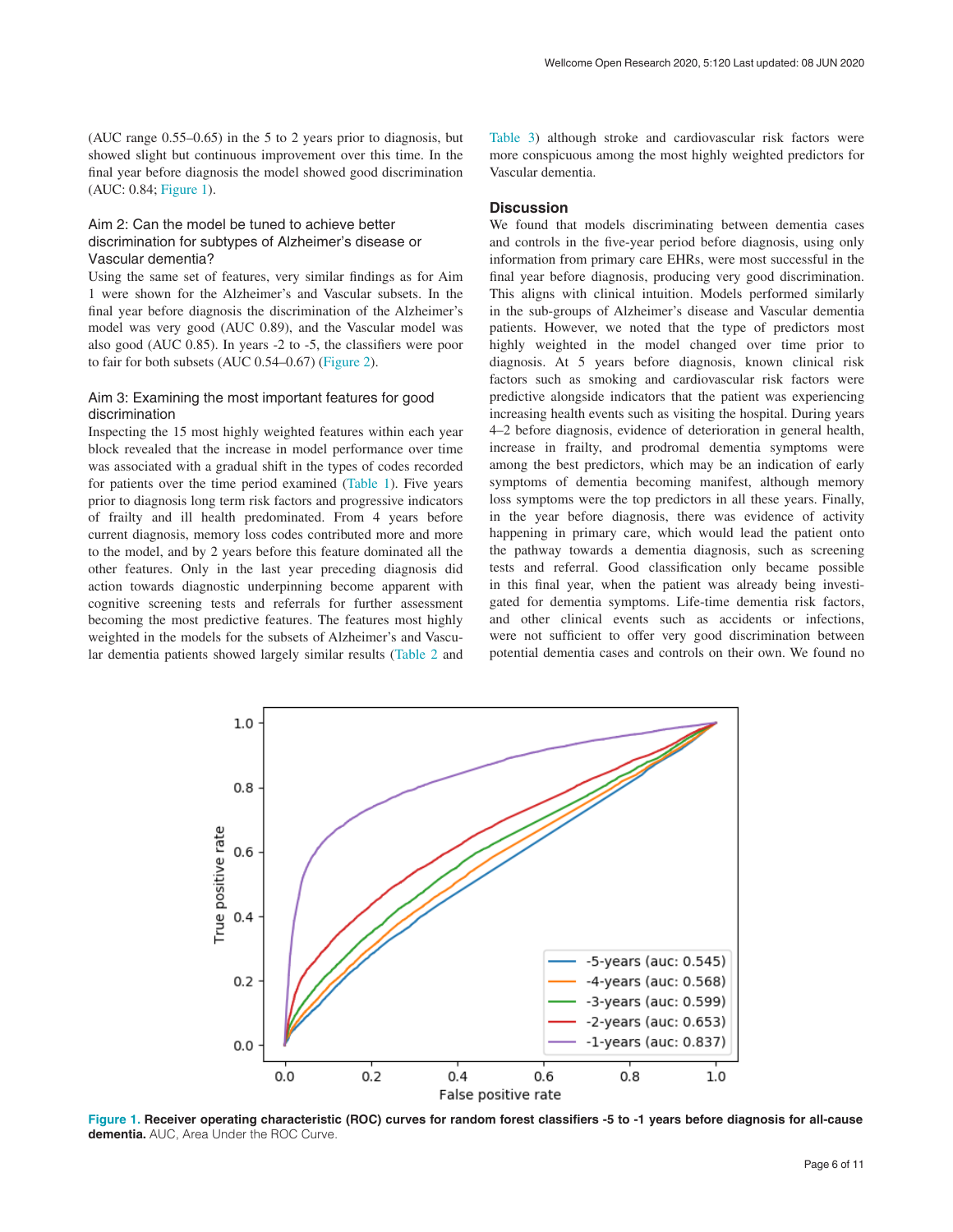### <span id="page-7-0"></span>Alzheimer's Disease

#### Vascular Dementia



**Figure 2. Receiver operating characteristic curves (ROC) for random forest classifiers for dementia subtypes: Alzheimer's disease (left) and vascular dementia (right).** AUC, Area Under the ROC Curve.

|                | Year -5                                       | Year-4                                        | Year -3                                     | Year-2                                            | Year-1                                                                    |
|----------------|-----------------------------------------------|-----------------------------------------------|---------------------------------------------|---------------------------------------------------|---------------------------------------------------------------------------|
| $\mathbf{1}$   | Infection (0.049)                             | Memory loss codes<br>(0.052)                  | Memory loss codes<br>(0.071)                | Memory loss codes<br>(0.104)                      | Memory loss codes (0.223)                                                 |
| $\overline{c}$ | Is a smoker (0.044)                           | Infections (0.046)                            | Is a smoker (0.041)                         | Is a smoker (0.037)                               | <b>Referral to Psychiatrist</b><br>Neurologist or Geriatrician<br>(0.063) |
| 3              | Antidepressants<br>(0.041)                    | Is a smoker (0.043)                           | Infections (0.039)                          | <b>Dressing of Wound</b><br>Burn or Ulcer (0.035) | <b>Cognitive Screening</b><br>(MMSE) (0.040)                              |
| $\overline{4}$ | Memory loss codes<br>(0.038)                  | <b>Visit to Emergency</b><br>Dept (0.037)     | Dressing of wound, burn<br>or ulcer (0.038) | Hospital admission<br>(0.035)                     | Antidepressants (0.025)                                                   |
| 5              | GP home visit (0.035)                         | <b>Hospital admission</b><br>(0.037)          | Hospital admission<br>(0.036)               | Infection (0.034)                                 | Did not attend code (0.023)                                               |
| 6              | Dressing of wounds,<br>burns or ulcer (0.035) | Dressing of wounds,<br>burns or ulcer (0.035) | Urinary tract infection<br>(0.034)          | Visit to emergency<br>dept (0.033)                | Infections (0.023)                                                        |
| $\overline{7}$ | Hospital admission<br>(0.035)                 | <b>Urinary Tract Infection</b><br>(0.034)     | Antipsychotics (0.032)                      | Urinary tract infection<br>(0.031)                | Is a smoker (0.023)                                                       |
| 8              | <b>Urinary Tract Infection</b><br>(0.034)     | Deafness (0.030)                              | Deafness (0.031)                            | Antipsychotics (0.030)                            | Hospital admission (0.022)                                                |
| 9              | Visit to Emergency<br>Dept (0.032)            | GP Home visit (0.029)                         | Visit to Emergency Dept<br>(0.030)          | Deafness (0.030)                                  | Visit to emergency dept<br>(0.022)                                        |
| 10             | <b>Coronary Heart</b><br>Disease (0.028)      | Chronic kidney disease<br>(0.028)             | <b>Chronic Kidney Disease</b><br>(0.029)    | <b>Chronic Kidney</b><br>disease (0.028)          | GP Home visit (0.022)                                                     |
| 11             | Hypertension (0.028)                          | Antidepressants<br>(0.028)                    | Hypertension (0.029)                        | GP Home Visit (0.026)                             | <b>Urinary Tract infection</b><br>(0.020)                                 |
| 12             | Did not attend (0.026)                        | Antipsychotics (0.027)                        | GP Home visit (0.028)                       | Antidepressant (0.025)                            | Dressing of wound burn or<br>ulcer (0.020)                                |
| 13             | Antipsychotics (0.026)                        | Hypertension (0.027)                          | <b>Coronary Heart Disease</b><br>(0.026)    | Hypertension (0.024)                              | Referral to memory<br>assessment service (0.020)                          |
| 14             | Z-drugs (for insomnia)<br>(0.025)             | Did not attend (0.027)                        | Did not attend (0.024)                      | Did not attend (0.022)                            | Constipation (0.020)                                                      |
| 15             | Deafness (0.024)                              | Coronary heart disease<br>(0.026)             | Constipation (0.022)                        | Coronary heart<br>disease (0.021)                 | Had a fall (0.019)                                                        |

**Table 1. Most highly weighted features over time (all cause dementia).**

*Key: Red – long standing condition or risk factor; Orange – could be associated with increasing frailty or prodromal dementia symptoms; Green – General Practitioner has detected dementia symptoms.*

Values for each predictor represent its relative contribution to the model compared to all other predictors (with all predictors together summing to 1.0, and a *larger value being assigned to more important predictors; 77 predictors were included)*.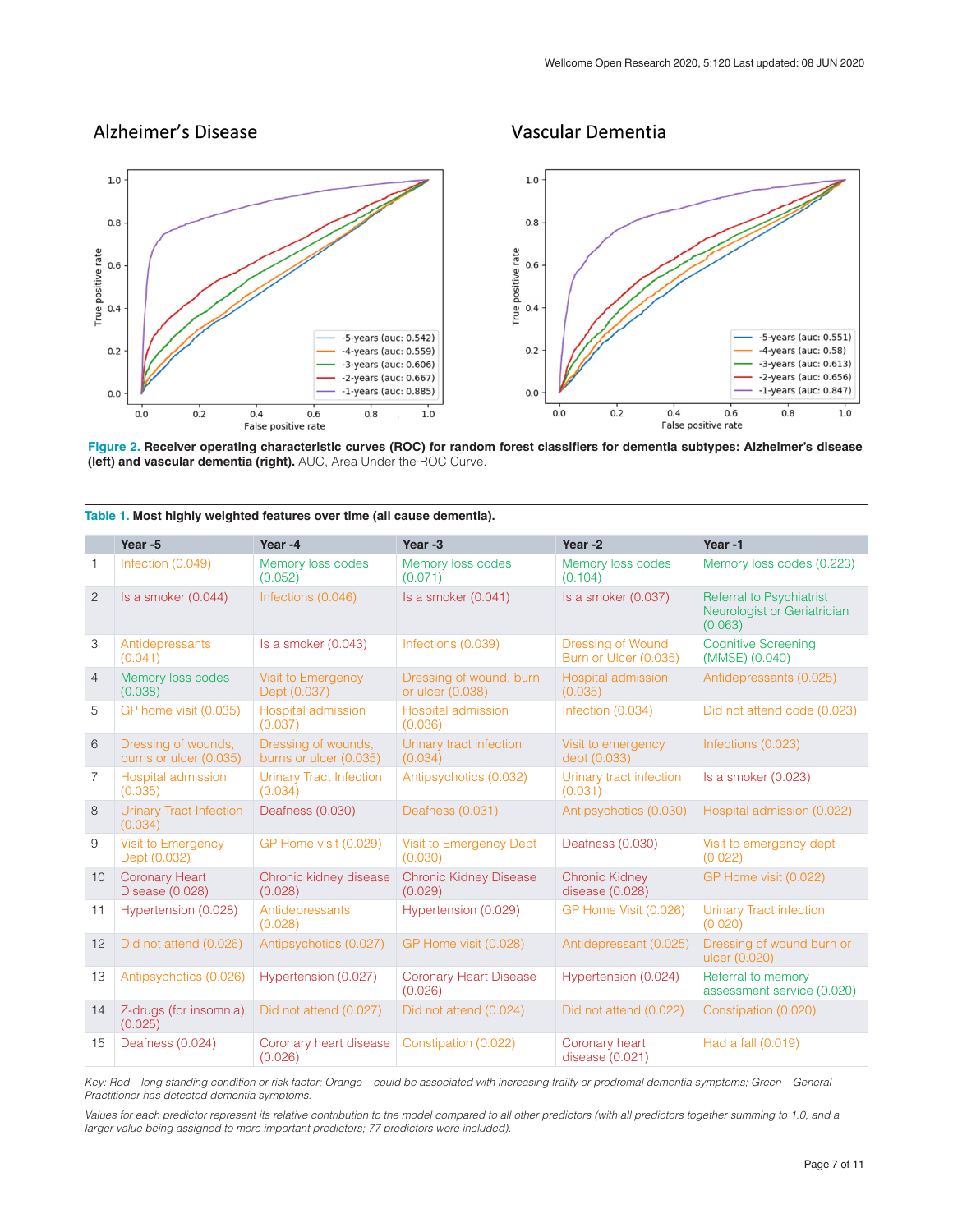|                   | Year -5                                       | Year-4                                        | Year -3                                      | Year-2                                       | Year-1                                                                    |
|-------------------|-----------------------------------------------|-----------------------------------------------|----------------------------------------------|----------------------------------------------|---------------------------------------------------------------------------|
| 1                 | GP Home Visit (0.053)                         | Memory loss codes<br>(0.057)                  | Memory loss codes<br>(0.080)                 | Memory loss codes (0.128)                    | Memory loss codes (0.309)                                                 |
| $\overline{c}$    | Is a smoker (0.049)                           | GP Home visit (0.050)                         | GP Home visit (0.044)                        | GP Home visit (0.041)                        | <b>Referral to Psychiatrist</b><br>Neurologist or Geriatrician<br>(0.080) |
| 3                 | Infections (0.044)                            | Infections (0.046)                            | <b>Visit to Emergency</b><br>Dept (0.042)    | Visit to Emergency Dept<br>(0.036)           | <b>Cognitive Screening</b><br>(MMSE) (0.052)                              |
| $\overline{4}$    | Visit to Emergency<br>Dept (0.043)            | <b>Visit to Emergency</b><br>Dept (0.042)     | Infections (0.038)                           | Dressing of wound, burns<br>or ulcer (0.035) | Referral to memory<br>assessment service (0.030)                          |
| 5                 | Dressing of wounds,<br>burns or ulcer (0.038) | Is a smoker $(0.041)$                         | Dressing of wound.<br>burns or ulcer (0.036) | Is a smoker (0.034)                          | Antidepressants (0.021)                                                   |
| 6                 | Antipsychotics (0.038)                        | Antipsychotics (0.038)                        | Hospital admission<br>(0.036)                | Infections (0.033)                           | Alzheimer-specific<br>medication (0.021)                                  |
| $\overline{7}$    | <b>Memory Loss Codes</b><br>(0.036)           | Dressing of wounds,<br>burns or ulcer (0.035) | Is a smoker (0.032)                          | Hospital admission (0.032)                   | Visit to Emergency Dept<br>(0.019)                                        |
| 8                 | <b>Hospital Admission</b><br>(0.034)          | Hospital admission<br>(0.033)                 | Antipsychotics<br>(0.035)                    | Antipsychotics (0.032)                       | Did not attend (0.019)                                                    |
| 9                 | Antidepressants<br>(0.033)                    | Deafness (0.030)                              | <b>Urinary Tract Infection</b><br>(0.033)    | Deafness (0.029)                             | Infections (0.018)                                                        |
| 10                | Urinary tract infection<br>(0.031)            | Chronic kidney disease<br>(0.030)             | Deafness (0.030)                             | Urinary tract infection<br>(0.028)           | Hospital Admission (0.018)                                                |
| 11                | Did not attend (0.031)                        | Did not attend (0.029)                        | <b>Chronic Kidney</b><br>Disease (0.027)     | Did not attend (0.026)                       | GP home visit (0.017)                                                     |
| $12 \overline{ }$ | Z-drugs (for insomnia)<br>(0.028)             | <b>Urinary Tract Infection</b><br>(0.027)     | Did not attend (0.027)                       | Chronic kidney disease<br>(0.026)            | Is a smoker (0.017)                                                       |
| 13                | Deafness (0.027)                              | Constipation (0.026)                          | Hypertension (0.025)                         | Constipation (0.024)                         | Cognitive Decline (0.017)                                                 |
| 14                | <b>Chronic Kidney</b><br>Disease (0.025)      | Antidepressants<br>(0.024)                    | Falls (0.023)                                | Hypertension (0.023)                         | <b>Urinary Tract Infection</b><br>(0.017)                                 |
| 15                | Constipation (0.024)                          | Hypertension (0.023)                          | Constipation (0.022)                         | Antidepressants (0.022)                      | Dressing of wound, burn or<br>ulcer (0.016)                               |

<span id="page-8-0"></span>**Table 2. Most highly weighted features over time for Alzheimer's disease.**

*Key: Red – long standing condition or risk factor; Orange – could be associated with increasing frailty or prodromal dementia symptoms; Green – GP has detected dementia symptoms.*

Values for each predictor represent its relative contribution to the model compared to all other predictors (with all predictors together summing to 1.0, and a *larger value being assigned to more important predictors; 77 predictors were included).*

substantial differences between predictors for Alzheimer's or Vascular sub populations compared to all cause dementia.

#### Implications

The idea of using clinical decision support, populated only with routinely collected clinical data from primary care, with the aim of bringing forward dementia diagnosis to an earlier time point, seems challenging given these results. It would be interesting to discuss these findings further with local stakeholders to see whether this provides them with information that is helpful in clinical practice. Our findings suggest that while earlier risk factors, such as smoking or heart disease, may occur in higher rates in patients who go on to develop dementia, the differences in prevalence of these factors between individuals with dementia and those without may not be great enough, even when multiple conditions are combined, to discriminate between these populations. In addition, we found that our model only became

accurate when evidence was accumulating in the record that the GP had themselves picked up on signs of dementia. This suggests that a simple binary classifier, using routinely collected clinical data from patient records, will struggle to outperform a clinician, given that these data are recorded by the clinician the algorithm is trying to support.

#### Strengths and limitations

We used data from over 95,000 real life patients treated in the NHS, collected in real time. This seems an adequate sample size for our purposes, and was made up of all patients available in the CPRD database who met our criteria, thus selection effects should be low. The external validity to the real world of our data is also high. However, because of the fact that these were 'real-life' data, we know there may be misclassifications in the training data due to the fact that the data were not specifically collected for research but for care purposes. Their internal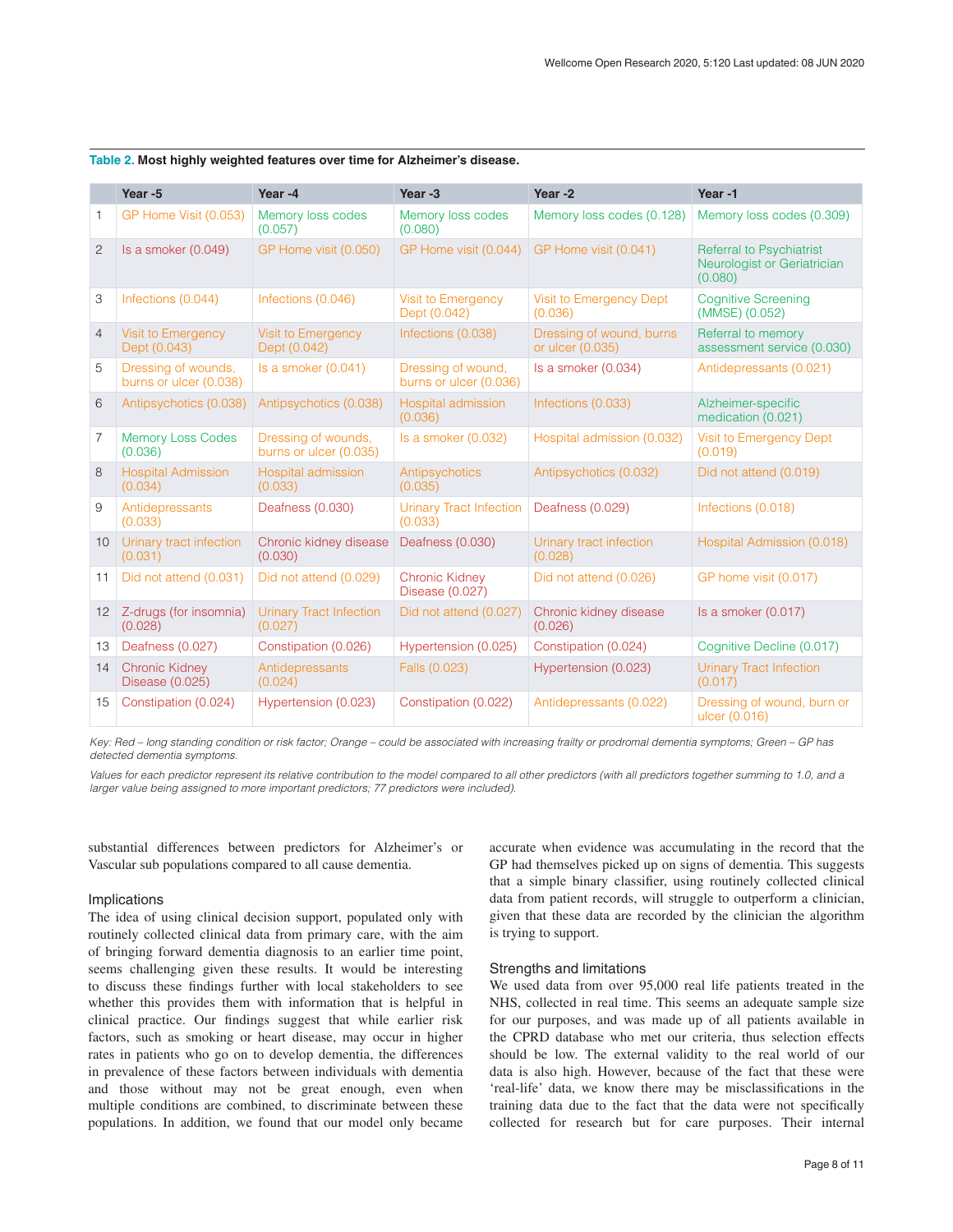|                | Year -5                                     | Year-4                                      | Year -3                                     | Year-2                                      | Year-1                                                                    |
|----------------|---------------------------------------------|---------------------------------------------|---------------------------------------------|---------------------------------------------|---------------------------------------------------------------------------|
| 1              | Infections (0.054)                          | Infections (0.049)                          | Infections (0.047)                          | Memory loss codes<br>(0.069)                | Memory loss codes<br>(0.169)                                              |
| $\overline{2}$ | Dressing of wound, burn<br>or ulcer (0.041) | Hypertension (0.042)                        | Memory loss codes<br>(0.045)                | Infections (0.037)                          | <b>Referral to Psychiatrist</b><br>Neurologist or Geriatrician<br>(0.070) |
| 3              | Antidepressants (0.039)                     | Dressing of wound,<br>burn or ulcer (0.041) | Dressing of wound,<br>burn or ulcer (0.037) | Dressing of wound, burn<br>or ulcer (0.036) | <b>Cognitive Screening</b><br>(MMSE) (0.039)                              |
| $\overline{4}$ | GP Home visit (0.038)                       | Hospital admission<br>(0.037)               | Hypertension (0.037)                        | Stroke (0.035)                              | Stroke (0.037)                                                            |
| 5              | Did not attend (0.036)                      | GP home visit (0.035)                       | Hospital admission<br>(0.036)               | Hypertension (0.034)                        | GP Home visit (0.033)                                                     |
| 6              | Hospital admission<br>(0.035)               | Visit to emergency<br>dept. (0.035)         | Is a smoker (0.035)                         | GP home visit (0.033)                       | Antidepressants (0.029)                                                   |
| 7              | Visit to Emergency dept.<br>(0.033)         | Is a smoker (0.033)                         | Antipsychotics (0.033)                      | Hospital admission<br>(0.033)               | Did not attend (0.025)                                                    |
| 8              | Stroke (0.032)                              | Memory loss codes<br>(0.032)                | <b>Visit to Emergency</b><br>Dept. (0.033)  | Did not attend (0.032)                      | Falls (0.025)                                                             |
| 9              | <b>Urinary Tract Infection</b><br>(0.031)   | Antidepressants<br>(0.032)                  | GP Home Visit (0.032)                       | Chronic Kidney disease<br>(0.032)           | Visit to emergency dept.<br>(0.024)                                       |
| 10             | Antipsychotics (0.031)                      | Did not attend (0.032)                      | <b>Urinary Tract infection</b><br>(0.032)   | Visit to emergency dept<br>(0.031)          | Infections (0.024)                                                        |
| 11             | Deafness (0.030)                            | <b>Urinary Tract Infection</b><br>(0.031)   | Stroke (0.032)                              | Is a smoker (0.031)                         | Is a smoker (0.023)                                                       |
| 12             | Is a smoker (0.030)                         | Antipsychotics (0.030)                      | Chronic kidney<br>disease $(0.031)$         | Urinary tract infection<br>(0.029)          | Dressing of wound burn or<br>ulcer (0.022)                                |
| 13             | Hypertension (0.029)                        | Deafness (0.029)                            | Did not attend (0.030)                      | Deafness (0.029)                            | Hospital admission (0.022)                                                |
| 14             | <b>Coronary Heart Disease</b><br>(0.027)    | Stroke (0.029)                              | Deafness (0.030)                            | Antidepressants (0.029)                     | Hypertension (0.022)                                                      |
| 15             | Falls (0.026)                               | Chronic kidney<br>disease $(0.027)$         | Antidepressants<br>(0.028)                  | Antipsychotics (0.028)                      | Third party consultation<br>(0.021)                                       |

<span id="page-9-0"></span>

| Table 3. Most highly weighted features over time for vascular dementia. |  |  |  |
|-------------------------------------------------------------------------|--|--|--|
|                                                                         |  |  |  |

*Key: Red – long standing condition or risk factor; Orange – could be associated with increasing frailty or prodromal dementia symptoms; Green – General Practitioner has detected dementia symptoms.*

Values for each predictor represent its relative contribution to the model compared to all other predictors (with all predictors together summing to 1.0, and a *larger value being assigned to more important predictors; 77 predictors were included).*

validity (or consistency across coders) may be low. However, we did not "clean" false negative cases out of our control sample. This is because we would have needed to use many of the features we used in our predictive model to identify these false negatives, thus leading to a form of incorporation bias. A further limitation is heterogeneity of clinic visits and timings of patients within the sample; for example, for those patients with very little data, our algorithm was unlikely make a good prediction, and this would be the same for an algorithm running in the clinic setting. It is also possible that control patients had less data or fewer visits, which could lead to bias in the model. Clinical coding in primary care, especially with an open and unstructured system like the Read codes (compared to the ICPC, for instance), necessarily picks up a lot of randomness<sup>38</sup>.

Given that age is the biggest known risk factor for dementia, and this was effectively eliminated from the model by the matched

design, it is likely that future versions of the model would be improved by using a cohort design and incorporating age as a potential feature. Additionally, sex may be a useful predictor, given that rates of dementia are around twice as high in women as in men. It is possible that other predictors that we did not include, such as medication prescriptions, would also contribute to better discrimination. We were additionally restricted to information which is routinely gathered in primary care. Known risk factors such as APOE-4 genotype, low educational attainment, levels of physical activity and social isolation, and other potential cognitive or neuro-psychiatric assessments are not well-captured in these records. Future studies that link research cohort and primary care data may be able to incorporate such additional risk factors and therefore improve the accuracy of predictive models.

A further limitation with our approach is that we only used data from the five years prior to diagnosis code or matched date.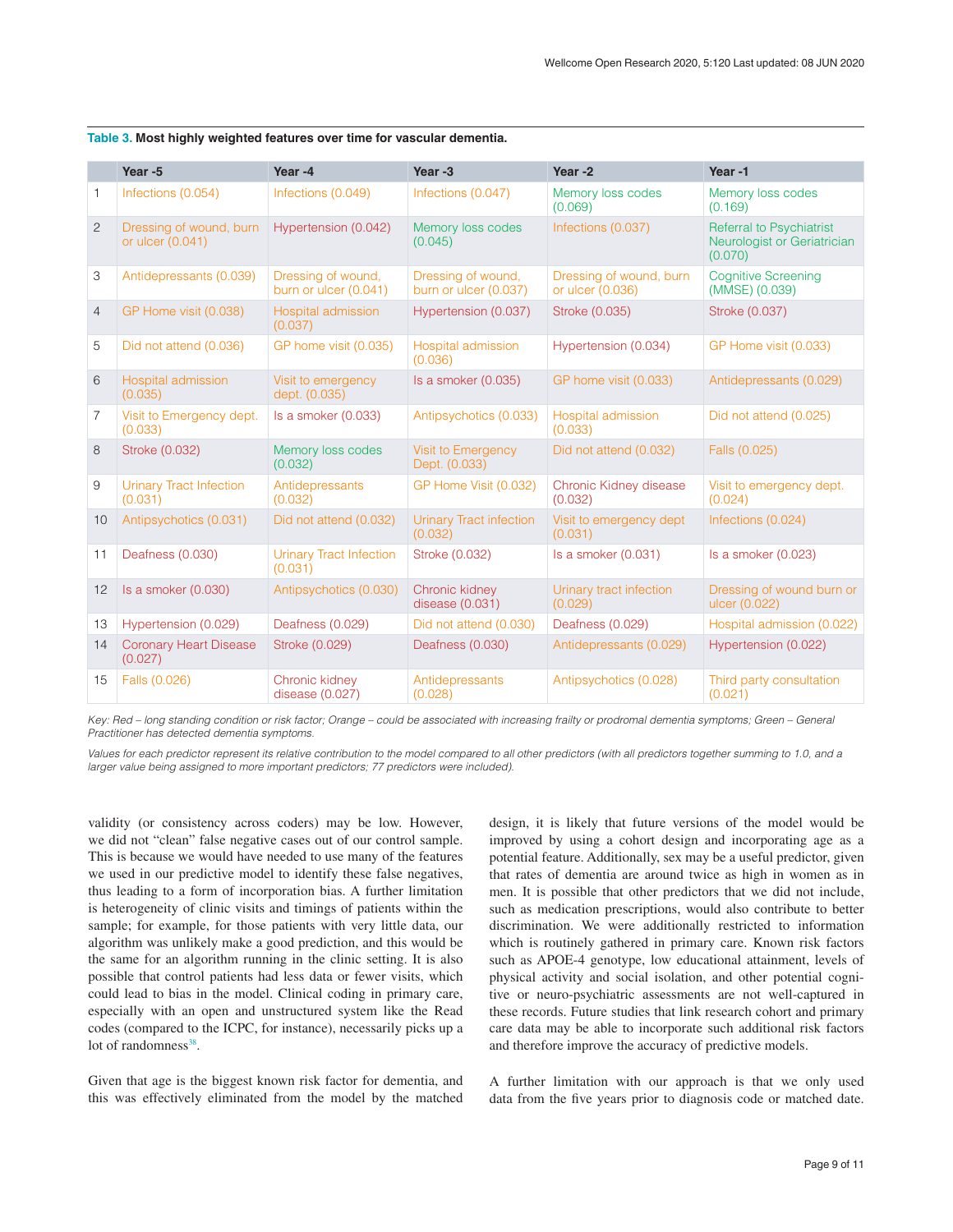<span id="page-10-0"></span>This may have reduced the contribution of long-term conditions as features in the model, given that these may have been coded in patients' records prior to the study period. Previous research using primary care records, and dementia risk prediction tools have found that chronic conditions such as diabetes, cardiovascular disease and depression are all likely increase future risk of dementia[23,30](#page-11-0). Of note in our study, smoking was an important feature throughout all models, and stroke and hypertension were among the top predictors for vascular dementia, which would be expected; however, the more transient or newly experienced indicators of developing frailty dominated the models. Additionally, the consideration of the differences between vascular and Alzheimer's dementia is limited by their commonly occurring together as a mixed dementia.

#### Future research

While our model showed that there is some traction for this method perhaps in the year before diagnosis, it did not indicate a clear signal in primary care data that would advance the detection of dementia in the GP clinic to a point earlier in time; there are further avenues to explore. A recent policy report on dementia risk prediction models called for stratification of prediction models by different dementia subtypes, and also for modelling of change of behaviour or other features over tim[e22](#page-11-0). Given that dementia is characterised by progressive onset, a potential future avenue for automated decision support may be to identify patterns of behaviour or increase in morbidity or frailty over time. This approach would be strengthened by the linkage of multiple sources of healthcare data, for example from both primary and secondary care, as well as from wearable or monitoring devices, and by exploring more complex machine learning methods, perhaps with several methods running in series or in parallel. While a model based on signs and symptoms may not tell a clinician anything they do not already know, a model based on picking out characteristic patterns that develop over time, identified from several data sources, such as changes in gait or frailty<sup>10</sup>, may inform a clinician of an incipient problem that has been overlooked in a busy clinic.

#### **Conclusions**

We aimed to ascertain if cases of dementia could be discriminated from controls prior to diagnosis, to examine how early this discrimination could be achieved, and to uncover the best features for achieving good discrimination. We found predictive features evolved over time and the best discrimination was clearly achieved in the year before diagnosis when the features suggested that GPs were already cognisant of symptoms of the condition. If automated early detection were to be developed from

routine clinical data, and for it to have clinical utility, we suggest modelling characteristic patterns of dementia onset over time, possibly from multiple sources of linked data. Such patterns could be missed by clinicians. Such risk modelling work should be embedded in a culture of stakeholder engagement, where clinicians and patients are consulted about their preferences for such an approach and can guide its implementation.

#### **Data availability**

#### Underlying data

The patient data that support the findings of this study are available from Clinical Practice Research Datalink (CPRD; [www.cprd.com\)](http://www.cprd.com/) but restrictions apply to the availability of these data, which were used under license for the current study, and so are not publicly available. For re-using these data, an application must be made directly to CPRD. Instructions for how to submit an application and the conditions under which access will be granted are explained at [https://www.cprd.com/research-applications.](https://www.cprd.com/research-applications)

#### Extended data

Zenodo: Could dementia be detected from UK primary care patients' records by simple automated methods earlier than by the treating physician? A retrospective case-control study - Extended Data. [https://doi.org/10.5281/zenodo.3862325](http://dx.doi.org/10.5281/zenodo.3862325)[29](#page-11-0)

- Appendix 1 Dementia Code List.xlsx
- Appendix 2 List of feature names.xlsx
- Appendix 3 GP consultation full data.xlsx

Data are available under the terms of the [Creative Commons](https://creativecommons.org/licenses/by/4.0/legalcode)  [Attribution 4.0 International license](https://creativecommons.org/licenses/by/4.0/legalcode) (CC-BY 4.0).

#### Code availability

Source code available from: [https://github.com/ASTRODEM/](https://github.com/ASTRODEM/detectability) [detectability](https://github.com/ASTRODEM/detectability)

Archived source code at time of publication: [https://doi.org/](https://doi.org/10.5281/zenodo.3863004) [10.5281/zenodo.3863004](https://doi.org/10.5281/zenodo.3863004)[32](#page-11-0)

License: [GNU Affero General Public License version 3](https://opensource.org/licenses/AGPL-3.0)  [\(AGPL-3.0\)](https://opensource.org/licenses/AGPL-3.0)

#### Acknowledgements

This work uses data provided by patients and collected by the NHS as part of their care and support. #datasaveslives.

#### **References**

- 1. Prince M, Knapp M, Guerchet M, *et al.*: **Dementia UK Update**. London, UK; 2014. **[Reference Source](https://www.alzheimers.org.uk/sites/default/files/migrate/downloads/dementia_uk_update.pdf)**
- 2. Prince M, Bryce R, Ferr C: **Alzheimer's Disease International World Alzheimer Report 2011: The benefits of early diagnosis and intervention.** Institute of Psychiatry King's College London Alzheimer's Disease International*.* 2011. **[Reference Source](https://www.alz.co.uk/research/world-report-2011)**
- 3. Salib E, Thompson J: **Use of anti-dementia drugs and delayed care home placement: an observational study.** *The Psychiatrist.* 2011; **35**(10): 384–8. **[Publisher Full Text](http://dx.doi.org/10.1192/pb.bp.110.033431)**
- 4. Department of Health: **Living well with dementia: A National Dementia Strategy**. 2009. **[Reference Source](https://www.gov.uk/government/uploads/system/uploads/attachment_data/file/168220/dh_094051.pdf)**